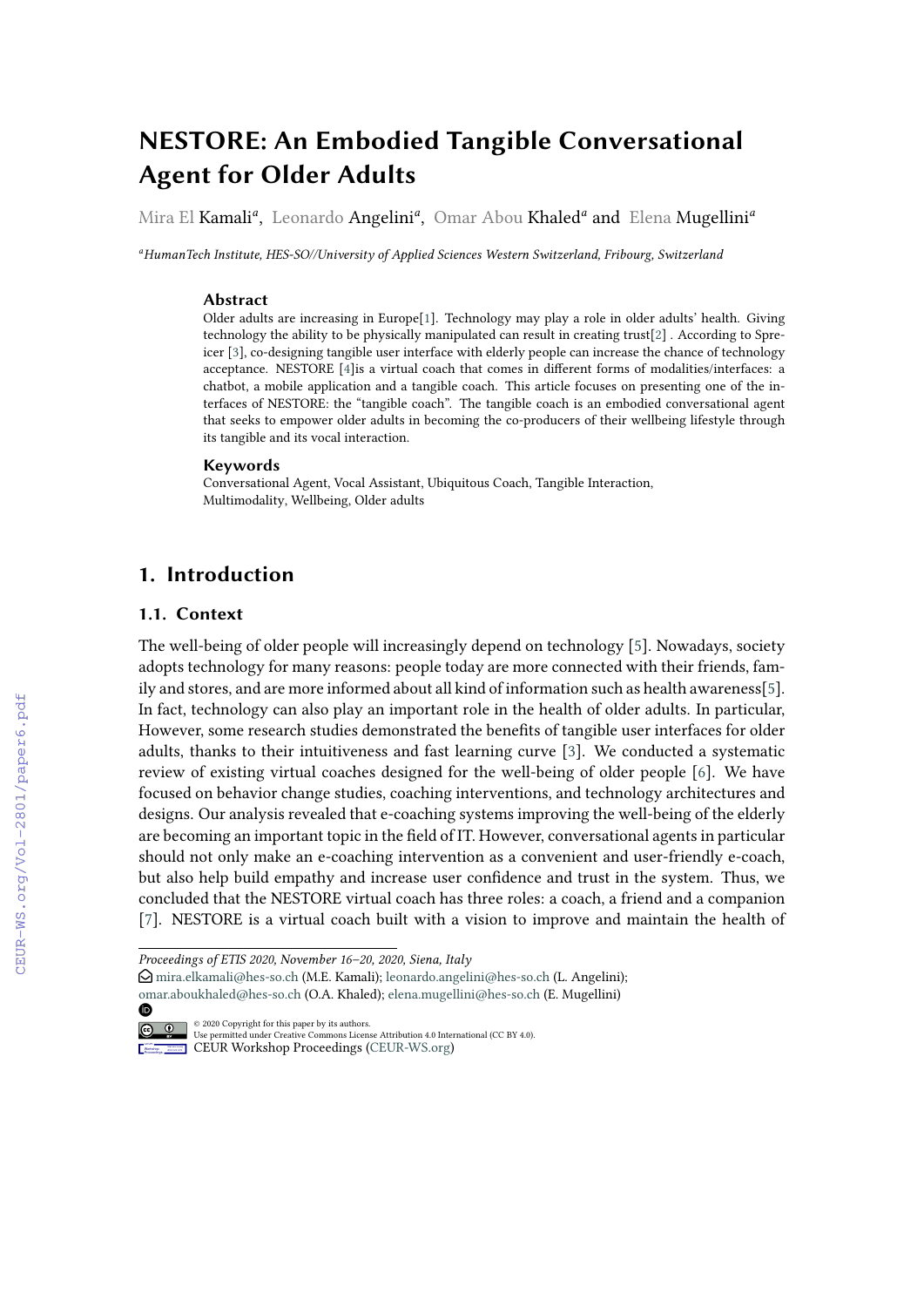the elderly in different areas of well-being such as: physical, nutritional, social, cognitive and emotional. NESTORE follows a behavior change model called HAPA which aims to help the user move from a motivational phase of using the system to a voluntary phase to become a coproducer of the system. This model is also followed by the BCT techniques which aim to create long term sustainability of the use of the e-coach. NESTORE comes in different interfaces such as a mobile application, a chatbot which is a text messaging application and a tangible coach which is a voice assistant.

NESTORE[\[4\]](#page-4-0) tangible coach is a conversational agent embodied in a physical device. It has 2 main abilities: vocal ability and tangible ability. The coach's tangible vocal ability is designed to have a natural conversation with the user, whereas, the tangible ability and the physical design of the tangible coach are co-designed with users from different countries (UK, Spain, Netherlands and Italy). In each country, we discussed their smart speaker needs and requirements with users. Then we gave users different designs and features with multiple iterations until we finished our design with our now tangible coach. The objective of the NESTORE tangible coach is to improve and maintain the well-being of the elderly by playing the three roles mentioned above through its two main modalities of interaction: (1) tangible interaction and (2) voice interaction. The aim of this article is to show the design of the NESTORE tangible voice coach while focusing on their tangible abilities and vocal abilities and how the combination of a voice assistant with tangible abilities plays a key role in being a coach, a friend and companion of the user.

#### **1.2. Research Questions**

The NESTORE tangible coach consists of building trust in order to become a friend, empathy with older adults in order to become a companion while e coaching them for a healthier lifestyle[\[7\]](#page-5-0). the journey. In order to that we need to answer some problematic:

- How can the physical design and direct manipulation through "touching" the e-coach builds a form of bonding and companionship with older adults?
- How can the tangible coach vocal capability and tangible capability motivate older adults to become his or her friend and build trust?
- How can tangible interaction with vocal capability improve or maintain the wellbeing of older adults?

### **2. Design of the tangible coach**

#### **2.1. The tangible modality**

The tangible coach has an oval shape, is white, and made of 3D printed plastics with a textile cover for a cozy and emotional feel to the touch, supposed to encourage tangible manipulation. The aim was to create a feeling of companionship (Q1). The tangible coach has its main face which is when the device is positioned on its side. This oval face is the main part of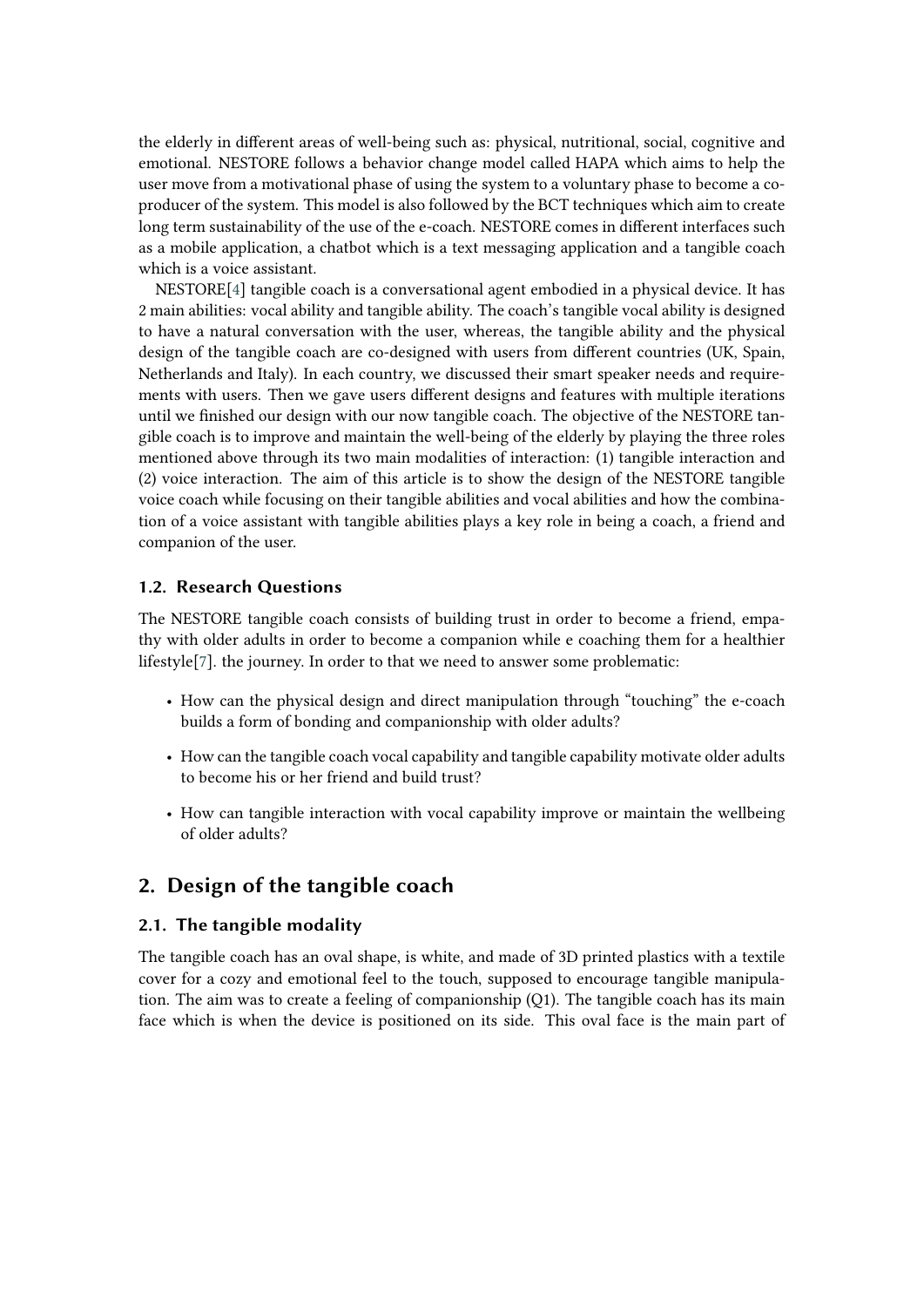

**Figure 1:** Tangible Coach in Sleep State (a) and Awake State (b).

this body which looks like a human face. Users can communicate with it through its different light models. His human face expresses a specific act. Such acts are "the tangible coach who listens" or "the tangible thought of the coach" or "the tangible coach who speaks". These acts are represented by LED patterns. This type of interaction is what we will call expressive interaction, which means that the tangible coach will convey his data by expressing it with his interface(Q1). The tangible coach has two main states: the state of sleep and the state of wakefulness. To switch between these two states, the user consists of touching the tangible coach, and changing the position of the tangible coach. In fact, the sleep state is when the user puts the small base up and the large base on the table, as shown in Figure 1a). In the sleep state, the tangible coach does not interact with the user and cannot listen, think, or speak. During our co-design process with the user, we concluded that older people care a lot about data privacy and prefer the tangible coach not to listen to them all the time or talk to them without permission(Q2). In the awake state, that is to say when the device is positioned on its side as illustrated in Figure 1 b). As it seems, the tangible coach is awake, waiting for the user to call (the wake-up word) and start speaking. The awake state consists of three substates (or acts): the listening substate, the thinking sub-state, and the speaking sub-state, as illustrated in the diagram in Figure 3. Each sub-state is designed with LED patterns and colors to show the user what sub-state the device is in. In other words, when the tangible coach is listening (sub-listening state), the tangible coach shows an orange circle on its front base for 10 seconds. Then the trainer will start showing an orange and white colored LED pattern rotating around the front base circle indicating that he is thinking about an adequate answer depending on the question. Finally, once the tangible coach has their response ready, the LEDs will begin to flash orange in a circle shape while speaking the response. Figure 2 shows the LED model of the tangible coach during the listening sub-state (a) and the thinking sub-state (b).

#### **2.2. The vocal modality**

The tangible coach is based on Google Cloud speech to text and text to speech [\[8\]](#page-5-1). It focuses on a natural conversation with users. The whole logic and scenario of the conversation are processed with RASA, a natural language processing framework that detects the intentions and intentions of a text. This will lead to imitating a human to human conversation. Plus, the turn of the conversation is two-sided. The user or the tangible coach can initiate the conversation. Voice interaction is used with the support of visual information displayed via LEDs. The LEDs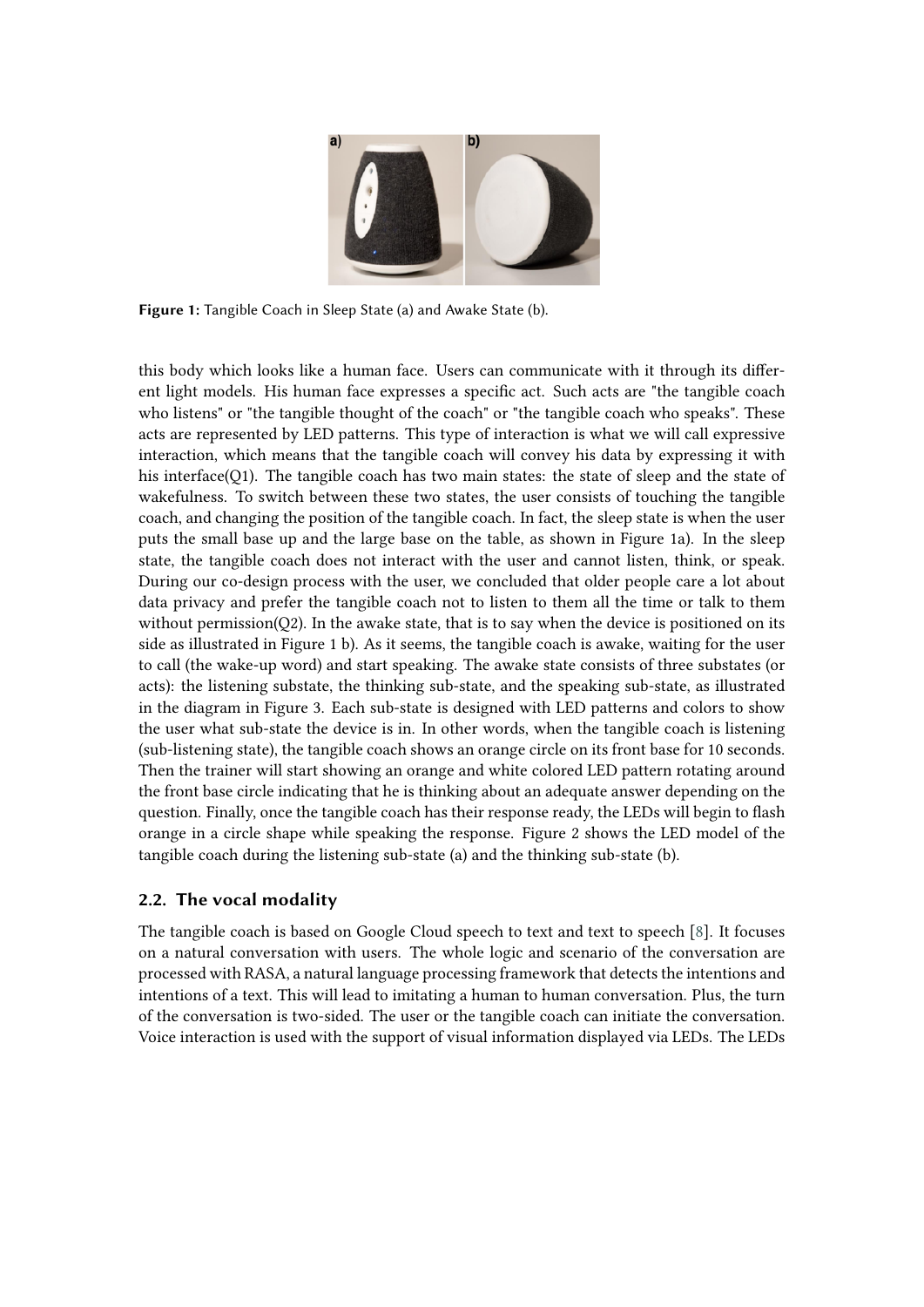

**Figure 2:** Tangible Coach in Listening Substate (a) and Thinking Substate (b)



**Figure 3:** Full Diagram of the tangible coach interaction

generate sufficient light that can provide the information anyway even if the user is not looking directly at the device, harnessing peripheral attention, allowing multitasking to be supported. Finally, the user can still talk to the device even if it is not in the line of sight and continue to interact with it while performing other activities. This kind of behavior aims to show the user that the system can be talked to and thus build a feeling of trust( $Q2$ ) which is found usually among friends. The conversational agent can cite the user's planned and recommended activities, the user's score with comments, notifications, and congratulatory messages (Q3).

## **3. Evaluation**

In order to answer our research questions, the tangible coach is tested on a three-month basis. For each problematic, we will evaluate the tangible coach through questionnaires or logging through our system. Q.1 How can the physical design and direct manipulation through "touching" the e-coach builds a form of bonding and companionship with older adults? To answer Q.1, we will evaluate the use of this embodied tangible coach with the Companion Animal Bonding Scale questionnaire [\[9\]](#page-5-2) to assess the level of companionship the tangible coach has given to the user. Q.2 How can the tangible coach vocal capability and tangible capability moti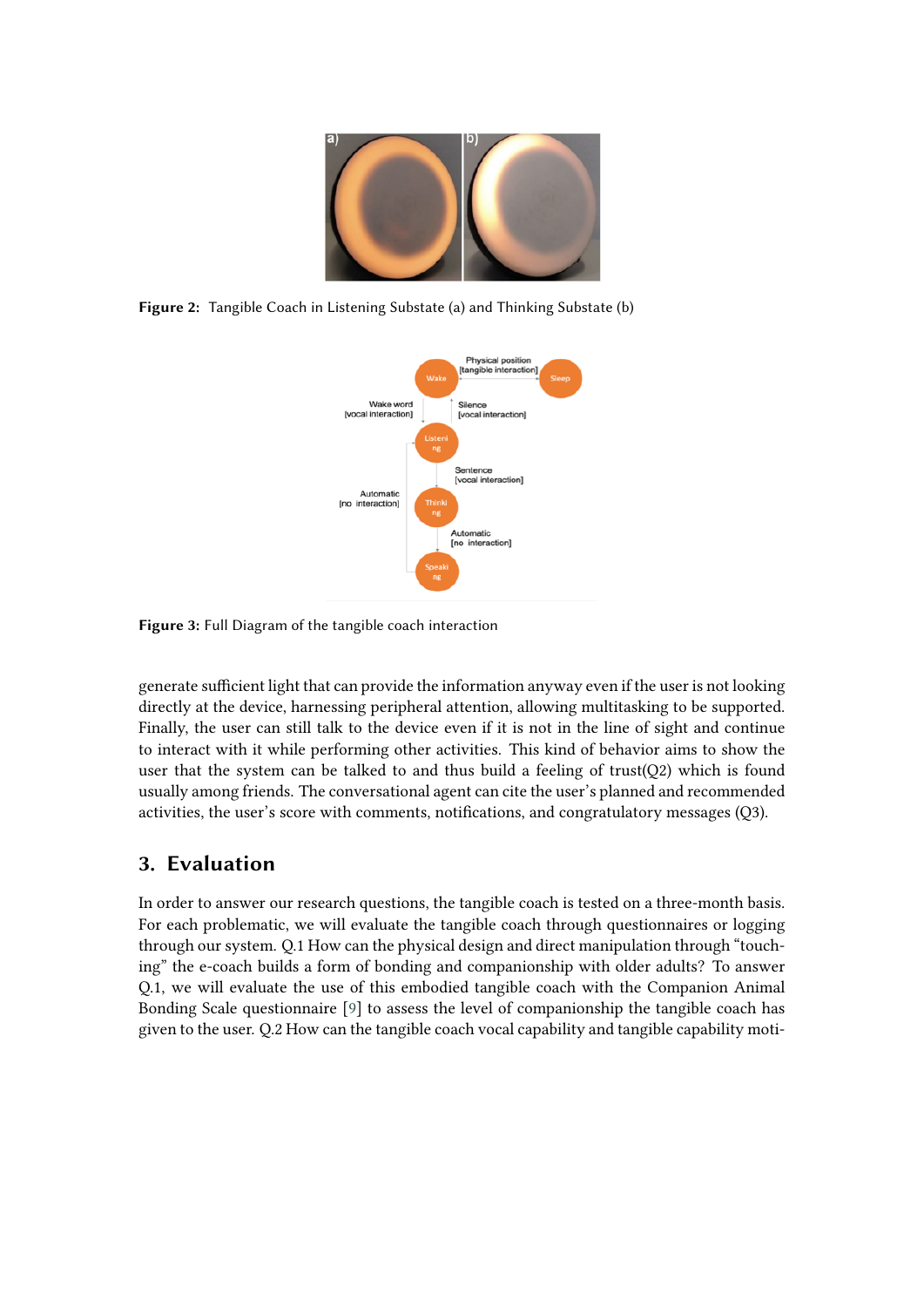vate older adults to become his or her friend and build trust? To answer Q.2, we will assess the friendship between the coach and the user by using the friendship scale questionnaire [\[10\]](#page-5-3) and by logging from the interface and the backend [\[4\]](#page-4-0) when and how much the user has interacted with the tangible coach. Hence, one can understand the probability of a long-term use. Q.3 How can tangible interaction with vocal capability improve or maintain the wellbeing of older adults? To answer Q.3, we will evaluate the relationship between the user-e-coach through a coach-athlete CART-Q questionnaire [\[11\]](#page-5-4).

### **4. Conclusion**

NESTORE tangible coach aims to use its tangible capability and vocal capability to create empathy, trust and coaching older adults to have a healthy lifestyle. The system will be tested in three European countries (Spain, Italy and the Netherlands). The questionnaires will show whether the sense of companionship, friendship and coaching are fulfilled.

# **Acknowledgments**

This project is supported by the European Commission under the Horizon 2020 programme, SC1-PM-15-2017 – Personalised Medicine topic, through the project grant N.76964. The authors want to thank all the NESTORE Consortium. The opinions expressed in this paper are those of the authors and are not necessarily those of the project partners or the European Commission.

### **References**

- [1] D. A. Chlon, I. Kotowska, J. Kurkiewicz, A.-K. A, S. M, Population ageing in europe: facts, implications and policies. brussels: European commission, 2014.
- [2] L. Angelini, E. Mugellini, O. Abou Khaled, N. Couture, Internet of tangible things (iott): Challenges and opportunities for tangible interaction with iot 5 (2018) 7.
- [3] W. Spreicer, Tangible interfaces as a chance for higher technology acceptance by the elderly, in: Proceedings of the 12th international conference on computer systems and technologies, 2011, pp. 311–316.
- <span id="page-4-0"></span>[4] M. El Kamali, L. Angelini, M. Caon, G. Andreoni, O. A. Khaled, E. Mugellini, Towards the nestore e-coach: a tangible and embodied conversational agent for older adults, in: Proceedings of the 2018 ACM International Joint Conference and 2018 International Symposium on Pervasive and Ubiquitous Computing and Wearable Computers, 2018, pp. 1656– 1663.
- [5] D.-D. Deborah, O. Lindeman-Marcia, 70 % of seniors are now online and using technology, [https://www.weforum.org/agenda/2019/07/](https://www.weforum.org/agenda/2019/07/no-longer-just-for-the-young-70-of-seniors-are-now-online/) [no-longer-just-for-the-young-70-of-seniors-are-now-online/,](https://www.weforum.org/agenda/2019/07/no-longer-just-for-the-young-70-of-seniors-are-now-online/) 2019.
- [6] M. El Kamali, L. Angelini, M. Caon, F. Carrino, C. Röcke, S. Guye, G. Rizzo, A. Mastropietro, M. Sykora, S. Elayan, et al., Virtual coaches for older adults' wellbeing: A systematic review, IEEE Access (2020).